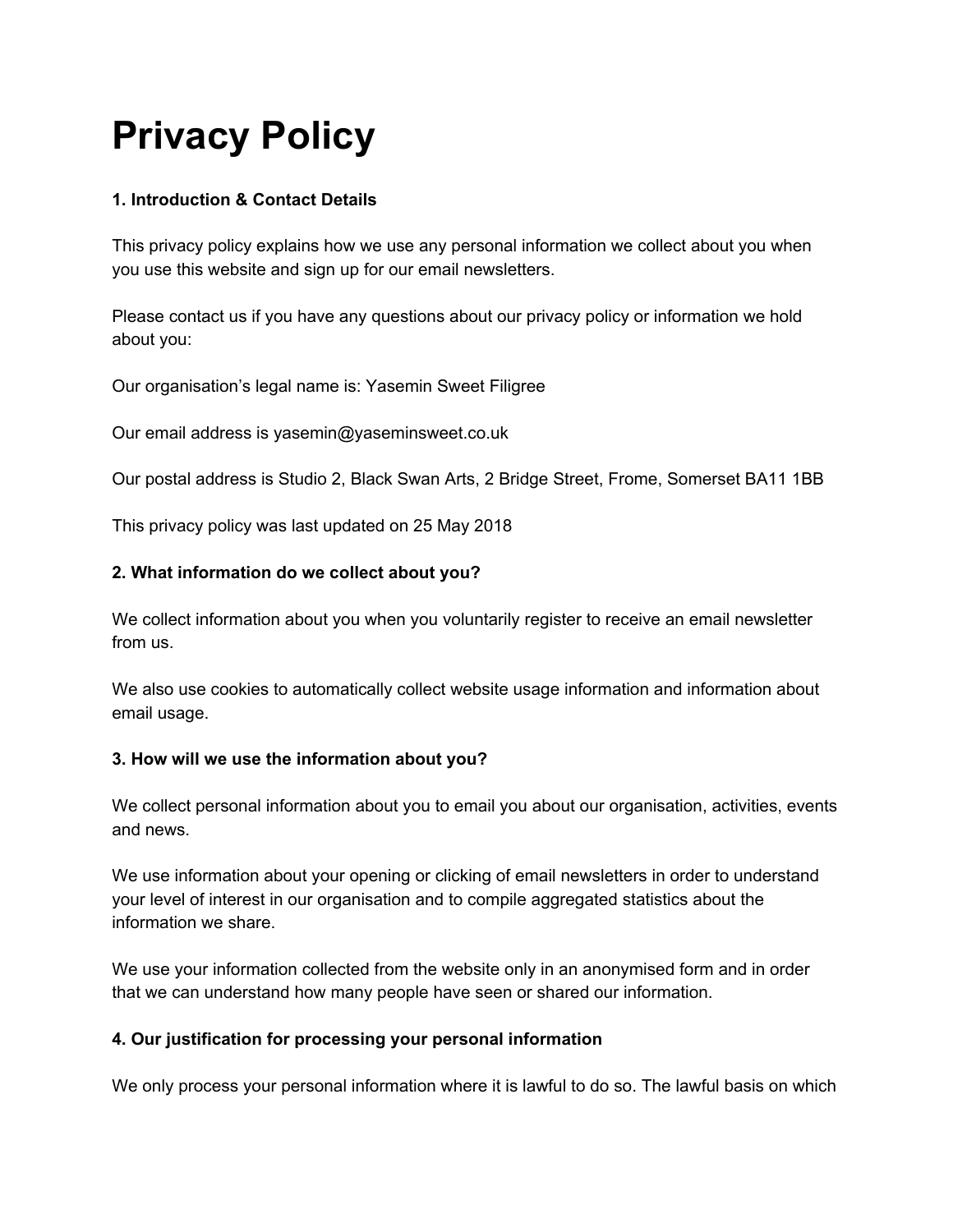we process your information is either:

Your consent (if you are neither a member of our organisation, a volunteer, a registered service user, a customer, a trustee or similar); or

Our legitimate interests (if you are a member of our organisation, a volunteer, a registered service user, a customer, a trustee or similar).

Please email or write to us if you need details about the specific lawful basis we are relying on to process your personal information.

## **5. Marketing**

If you sign up to receive an email newsletter, we would like to send you information about activities and services of ours and perhaps other organisations which may be of interest to you (always sent by us in our email newsletters).

If you have consented to receive our email newsletters, you may opt out at a later date.

You have a right at any time to stop us from contacting you for marketing purposes. If you no longer wish to be contacted for marketing purposes, please either click 'unsubscribe' on the bottom of any email we send you, or email or write to us.

We will get your express opt-in consent before we share your personal information with any third party for marketing purposes.

## **6. Cookies**

Cookies are small text or image files placed on your computer to collect standard internet log information and user behaviour information. This information is used to track use of the website and/or emails and to compile statistical reports on activity.

For further information visit www.aboutcookies.org or www.allaboutcookies.org.

You can set your browser not to accept cookies and the above websites tell you how to remove cookies from your browser. However in a few cases some of our website features may not function as a result.

You can also disable tracking technology in emails you receive by adjusting your email service provider's settings.

# **7. Opting out**

Whatever the lawful basis of our processing, you may opt-out of our email newsletters at any time. Please either click 'unsubscribe' at the bottom of any of our email newsletters, or email us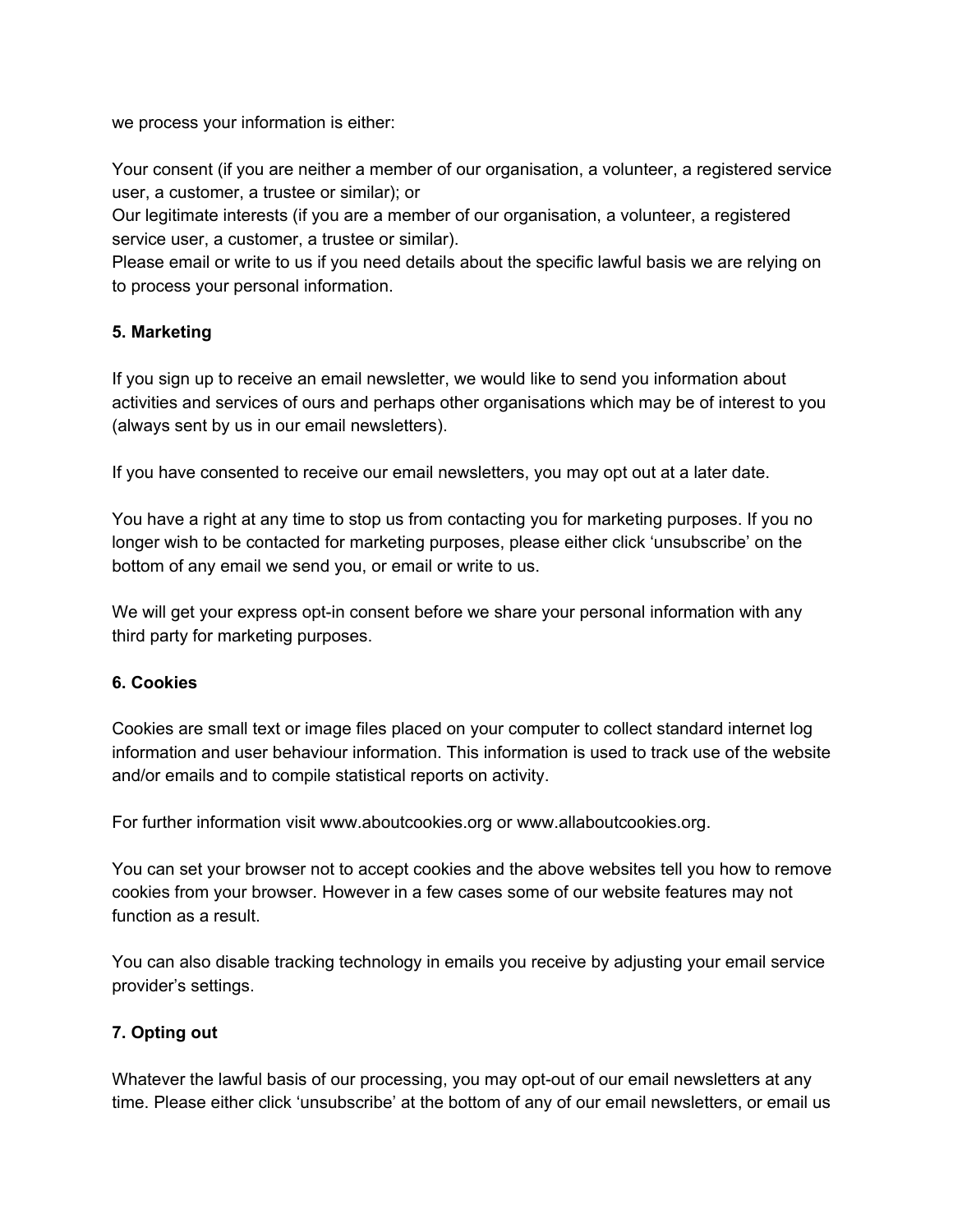asking to unsubscribe.

You may also request your personal information to be erased, or object to its processing. In both cases, please email or write to us.

In order to turn off cookies, you may change your browser settings (for website cookies) or your email service provider settings (for tracking cookies in email newsletters). Please note that this may affect the way our emails or our website looks or performs.

## **8. How you can access or correct your information**

You have the right to request a copy of the information that we hold about you. If you would like a copy of some or all of your personal information, please email or write to us.

We want to make sure that your personal information is accurate and up to date. If your email address changes, please click 'unsubscribe' at the bottom of any previous emails, and re-subscribe here with a new email address. To report any other changes, please email or write to us.

#### **9. Other websites**

Our website may contain links to other websites. This privacy policy only applies to this website so when you link to other websites you should read their own privacy policies.

## **10. Sharing your personal information**

We share your personal information with a third party, Wix.com only in order to process the sending of our email newsletters, and to allow them to analyse and improve the functioning of the websites they provide for us. In our contract they are not permitted to contact you directly or pass on your personal information to any third parties except as agreed between us in order to complete their contract.

We may have to share your personal information with other third parties for legal or reporting requirements, such as with professional advisers, regulators, or other authorities.

We require all third parties to whom we transfer your data to respect the security of your personal data and to treat it in accordance with the law. We only allow such third parties to process your personal data for specified purposes and in accordance with our instructions.

#### **11. International transfers**

We do not transfer your personal information outside the EEA (European Economic Area).